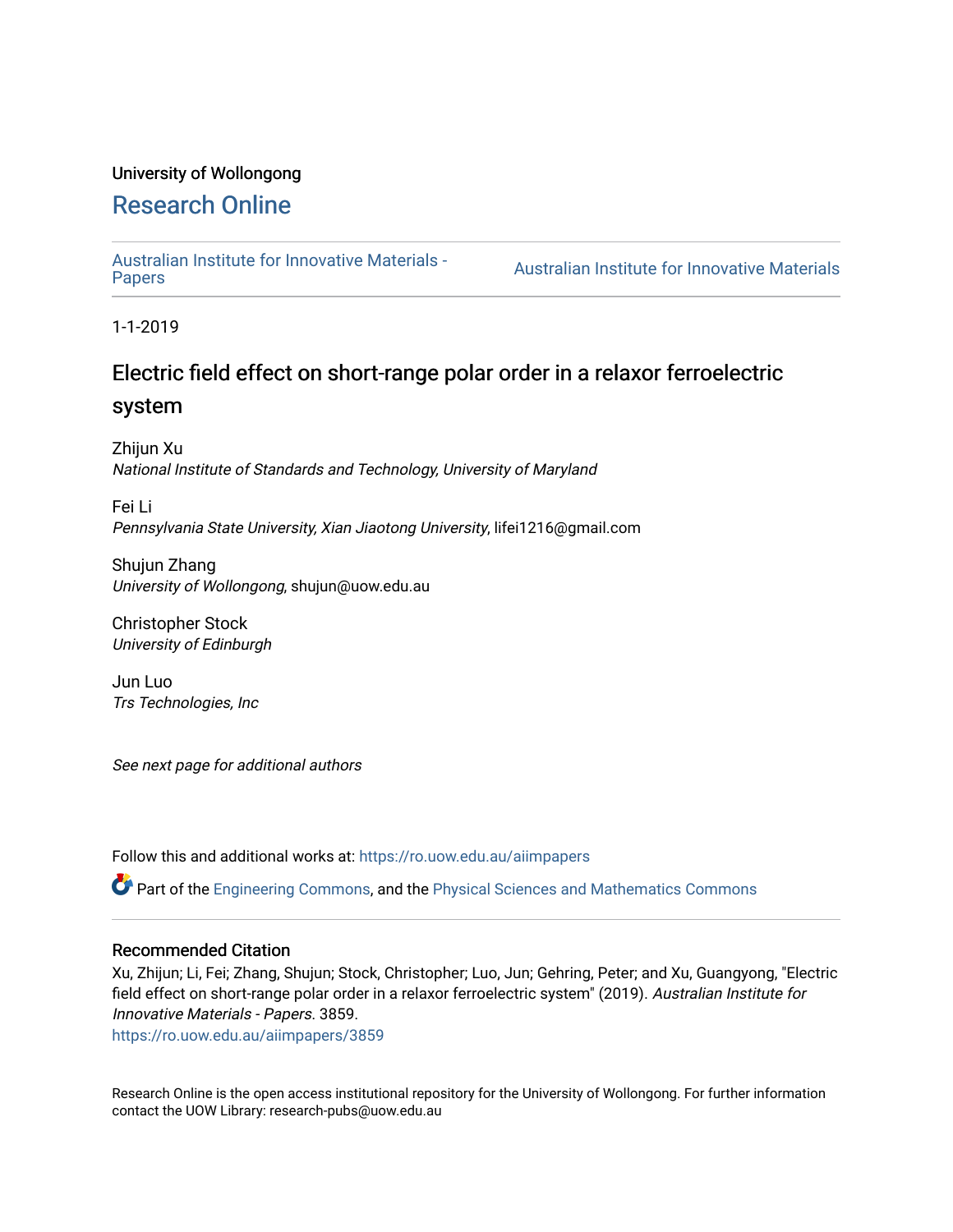## Electric field effect on short-range polar order in a relaxor ferroelectric system

#### **Abstract**

Short-range polar order in the relaxor ferroelectric material PbMg1/3Nb2/3O3-28%PbTiO3 (PMN-28PT) have been studied using neutron diffuse scattering. An external electric field along the [110] direction can affect the diffuse scattering in the low temperature rhombohedral/monoclinic phase. Diffuse scattering intensities associated with [110] short-range polarizations are partially suppressed, while those arising from [110] polarizations are enhanced. On the other hand, short-range polar order along other equivalent (110) directions, i.e., [101], [101], [011], and [011] directions, are virtually unaffected by the field. Our results, combined with previous work, strongly suggest that most parts of short-range polar order in PMNxPT relaxor systems are robust in the low temperature phase, where they couple strongly to ferroelectric polarizations of the surrounding ferroelectric domains, and would only respond to an external field indirectly through ferroelectric domain rotation.

### **Disciplines**

Engineering | Physical Sciences and Mathematics

#### Publication Details

Xu, Z., Li, F., Zhang, S., Stock, C., Luo, J., Gehring, P. M. & Xu, G. (2019). Electric field effect on short-range polar order in a relaxor ferroelectric system. Physical Review B: Covering condensed matter and materials physics, 100 (2), 024113-1-024113-5.

#### **Authors**

Zhijun Xu, Fei Li, Shujun Zhang, Christopher Stock, Jun Luo, Peter Gehring, and Guangyong Xu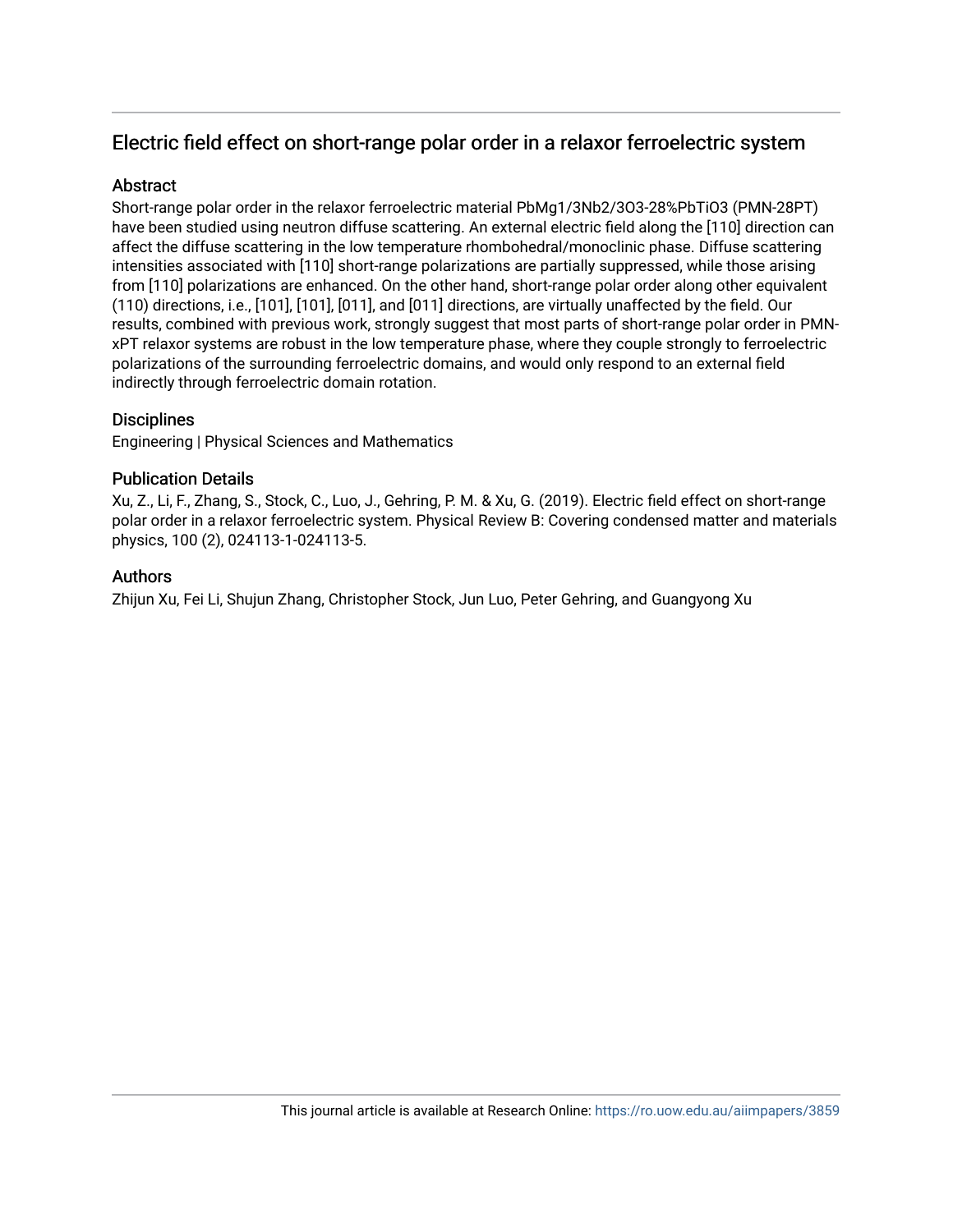#### **Electric field effect on short-range polar order in a relaxor ferroelectric system**

Zhijun Xu,<sup>1,2</sup> Fei Li,<sup>3,4</sup> Shujun Zhang,<sup>5</sup> Christopher Stock,<sup>6</sup> Jun Luo,<sup>7</sup> Peter M. Gehring,<sup>1</sup> and Guangyong Xu<sup>1</sup> <sup>1</sup>*NIST Center for Neutron Research, National Institute of Standards and Technology, Gaithersburg, Maryland 20877, USA*

<sup>2</sup>*Department of Materials Science and Engineering, University of Maryland, College Park, Maryland 20742, USA*

<sup>3</sup>*Department of Materials Science and Engineering, Materials Research Institute, Pennsylvania State University, University Park, Pennsylvania 16802, USA*

<sup>4</sup>*Electronic Materials Research Laboratory, Key Laboratory of the Ministry of Education and International Center for Dielectric Research, Xian Jiaotong University, Xian 710049, China*

<sup>5</sup>*Institute for Superconducting and Electronic Materials, Australian Institute of Innovative Materials, University of Wollongong, Wollongong, New South Wales 2500, Australia*

<sup>6</sup>*School of Physics and Astronomy, University of Edinburgh, Edinburgh EH9 3JZ, United Kingdom*

<sup>7</sup>*TRS Technologies Inc., 2820 E College Avenue, State College, Pennsylvania 16801, USA*

(Received 2 May 2019; published 30 July 2019)

Short-range polar order in the relaxor ferroelectric material  $PbMg_{1/3}Nb_{2/3}O_3-28\%PbTiO_3$  (PMN-28PT) have been studied using neutron diffuse scattering. An external electric field along the [110] direction can affect the diffuse scattering in the low temperature rhombohedral/monoclinic phase. Diffuse scattering intensities associated with  $[110]$  short-range polarizations are partially suppressed, while those arising from  $[1\bar{1}0]$  polarizations are enhanced. On the other hand, short-range polar order along other equivalent  $\langle 110 \rangle$  directions, i.e., [101], [ $10\bar{1}$ ],  $[011]$ , and  $[01\bar{1}]$  directions, are virtually unaffected by the field. Our results, combined with previous work, strongly suggest that most parts of short-range polar order in PMN-*x*PT relaxor systems are robust in the low temperature phase, where they couple strongly to ferroelectric polarizations of the surrounding ferroelectric domains, and would only respond to an external field indirectly through ferroelectric domain rotation.

DOI: [10.1103/PhysRevB.100.024113](https://doi.org/10.1103/PhysRevB.100.024113)

 $PbMg_{1/3}Nb_{2/3}O_3$  (PMN) is a prototypical lead based relaxor system where no long-range polar order can be established without an external electric field [\[1–4\]](#page-5-0). Due to the existence of strong random field [\[5–9\]](#page-5-0), short-range polar order (SRPO), sometimes referred to as "polar nanoregions" (PNR) start to appear in the system at the Burn's temperture  $T_d \sim 620$  K and grow with cooling [\[10\]](#page-5-0). These SRPO are believed to contribute to many unique properties of the relaxor material [\[11\]](#page-5-0). When mixed with the classical ferroelectric  $PbTiO<sub>3</sub>$  (PT), spontaneous ferroelectric polarizations can start to develop, and the solid solutions of PMN-*x*PT naturally exhibit combined ferroelectric and relaxor characteristics. In the mean time, the system shows extraordinary piezoelectric properties when approaching the morphotropic phase boundary (MPB). There is evidence that the SRPO are important for the high piezoelectric responses as well  $[12-14]$  $[12-14]$ . The relaxor properties gradually disappear when the system crosses MPB into the regime of classic ferroelecrtrics [\[15–18\]](#page-6-0). For those with low PT concentrations, i.e., on the left side of the MPB (for  $x \lesssim 30\%$ , see Ref. [\[17\]](#page-6-0)), the SRPO can actually persist into the low temperature long-range ferroelectric ordered phase [\[19,20\]](#page-6-0) and therefore offers a fascinating platform to study how long- and short-range polar order coexist and compete [\[21\]](#page-6-0).

Diffuse scattering measurements are very sensitive to inhomogeneities in various materials systems and have been used extensively to probe the SRPO in relaxors [\[22–33\]](#page-6-0). In general we find that in lead-based relaxors such as PMN $x$ PT and their analog PbZn<sub>1/3</sub>Nb<sub>2/3</sub>O<sub>3</sub>- $x$ PbTiO<sub>3</sub> (PZN- $x$ PT),

the diffuse scattering is dominated by intensities extending along  $\langle 110 \rangle$  directions in reciprocal space (see Fig. [1\)](#page-3-0), which is sometimes denoted as the "butterfly diffuse" [due to its shape in the (HK0) scattering plane] or "T2 diffuse" (due to its relation to T2 phonon modes in the system, with  $\langle 110 \rangle$ type polarizations.) [\[34\]](#page-6-0). These diffuse scattering intensities extending along  $\langle 110 \rangle$  directions are indicative of SRPO being extended in the perpendicular {110} planes, as suggested by previous work [\[33\]](#page-6-0). In order to determine how the SRPO affect ferroelectric properties of these materials, it would be of great interest to study the response of the diffuse scattering to external electric field along different directions. In this paper we discuss our results of neutron diffuse scattering measurements on a single crystal of PMN-28%PT under an external field along the [110] direction.

The single crystal of PMN-28%PT is grown by a modified Bridgman method at Penn State University. The sample is a rectangular plate with dimensions of  $\sim$ 20 × 10 × 2.5 mm<sup>2</sup>. The top and bottom surfaces of the plate are (110) and covered with gold electrodes. The composition is located on the left side but very close to the MPB. In zero field, the system undergoes a cubic-tetragonal-rhombohedral/monoclinic phase transition upon cooling, with  $T_{C1} \sim 440$  K and  $T_{C2} \sim$ 390 K. The neutron diffuse scattering measurements have been carried out on SPINS cold triple-axis-spectrometer at the NCNR, with fixed  $E_F = 5.0$  meV, and collimations of Guide-80-80-open. Be filters are used both before and after the sample to reduce higher order neutrons. Measurements have been performed in both the (HK0) and (H0L) planes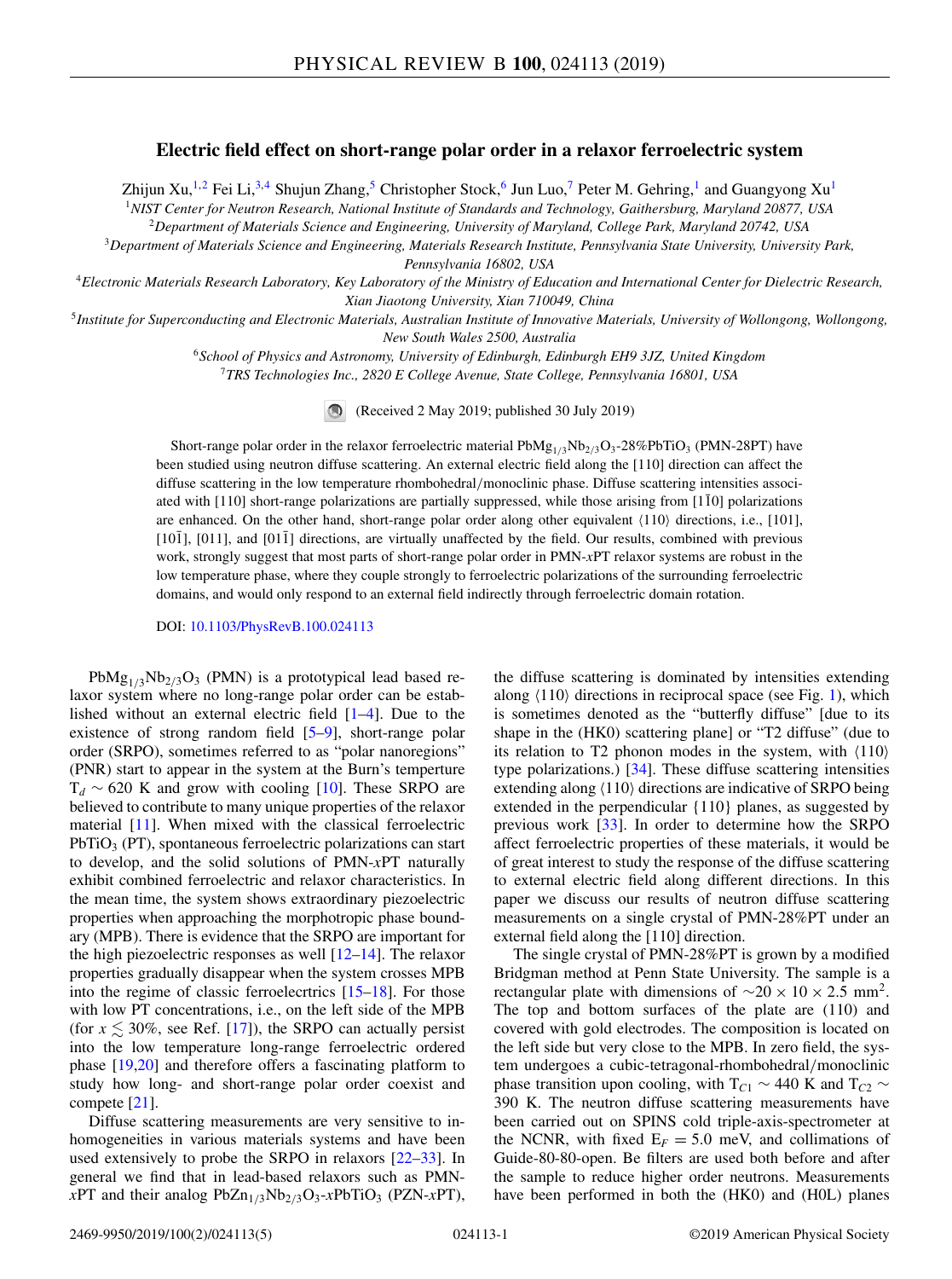<span id="page-3-0"></span>

FIG. 1. Schematic of the diffuse scattering intensity distribution in the (HK0) plane under (a) zero field and (b) an E field along the [110] direction. The red and blue "wings" are intensities associated with mostly  $[110]$  and  $[1\bar{1}0]$  polarizations, respectively. The dashed lines indicate the locations of the (1.1, 0, K) linear scans described in the text.

while the external electric field is applied along the [110] direction.

The diffuse scattering intensity distributions under ZFC measured at 300 K are shown in the left column of Fig. 2. They are consistent with the known behavior of the T2 diffuse in PMN/PZN type relaxors where the intensity has a butterfly shape near (100) and are elongated along the transverse directions near (110) and (110) Bragg peaks. The diffuse scattering intensity from the SRPO is a result of displacement type (short-range) order and follows the  $|\mathbf{Q} \cdot \epsilon|^2$  factor where **Q** is the wave-vector transfer and  $\epsilon$  is the polarization vector (atomic shift). If one decomposes the T2 diffuse in the (HK0) plane into two "wings" (red and blue, shown in Fig. 1), it would be reasonable to associate the red "wing" with [110] type local polarizations, based on its being intense around  $\mathbf{Q} = (110)$  and weak/absent around  $\mathbf{Q} = (1\bar{1}0)$ . Likewise, the



FIG. 2. Mesh intensity maps measured at 300 K in the (HK0) plane near (110) (top row), (100) (center row), and (1 $\overline{1}0$ ) (bottom row) Bragg peaks. The left column shows intensities measured under ZFC, while the right column shows measurements under FC of  $E =$ 1 kV/cm along [110].



FIG. 3. Linear intensity profiles measured along [1.1, K, 0] at 100 K (blue), 300 K (red), and 500 K (black). The left column shows intensities measured under ZFC, while the right column shows measurements under FC of  $E = 1 \text{ kV/cm }$  along [110]. The error bars represent the square root of the number of counts.

blue "wing" intensity is naturally associated with  $[1\overline{1}0]$  type polarizations [\[33\]](#page-6-0). Under ZFC, in average these wings are equally intense near the (100) Bragg peak.

A linear intensity profile taken along [1.1, K, 0] (the dashed line in Fig. 1) can be used to monitor how these two "wings" change without having to complete the entire 2D intensity mesh. In the left column of Fig. 3, we show the temperature dependence of the diffuse scattering intensity along [1.1, K, 0] upon ZFC. Because this dashed line is taken on the right side (positive H side) of all three  $[(110), (100),$  and  $(110)]$  Bragg peaks, the red wing intensity is always going to show up on the left side (negative K side) of the blue wing intensity. From the data one can clearly see that the diffuse scattering intensity grows upon cooling—the growth is more pronounced near  $(110)$  and  $(110)$  than  $(100)$  suggesting a change of the diffuse scattering structure factors across different Bragg peaks upon cooling. As expected, the blue and red wing intensities develop equally near (100). Near (110), the red wing (the left peak) is much stronger, and near  $(110)$  the blue wing (the right peak) is dominating instead.

When an external field of  $E = 1 \text{ kV/cm}$  along [110] is applied at 500 K, no apparent change has been observed on the diffuse scattering intensities. This is consistent with previous results showing no external field effects on diffuse scattering from the lead-based relaxor systems at temperatures above  $T_c$  [\[19,21,33\]](#page-6-0). Mesh scans performed at 300 K [Figs. 2(d),  $2(e)$  and  $2(f)$ ] indicate that intensities from the blue wing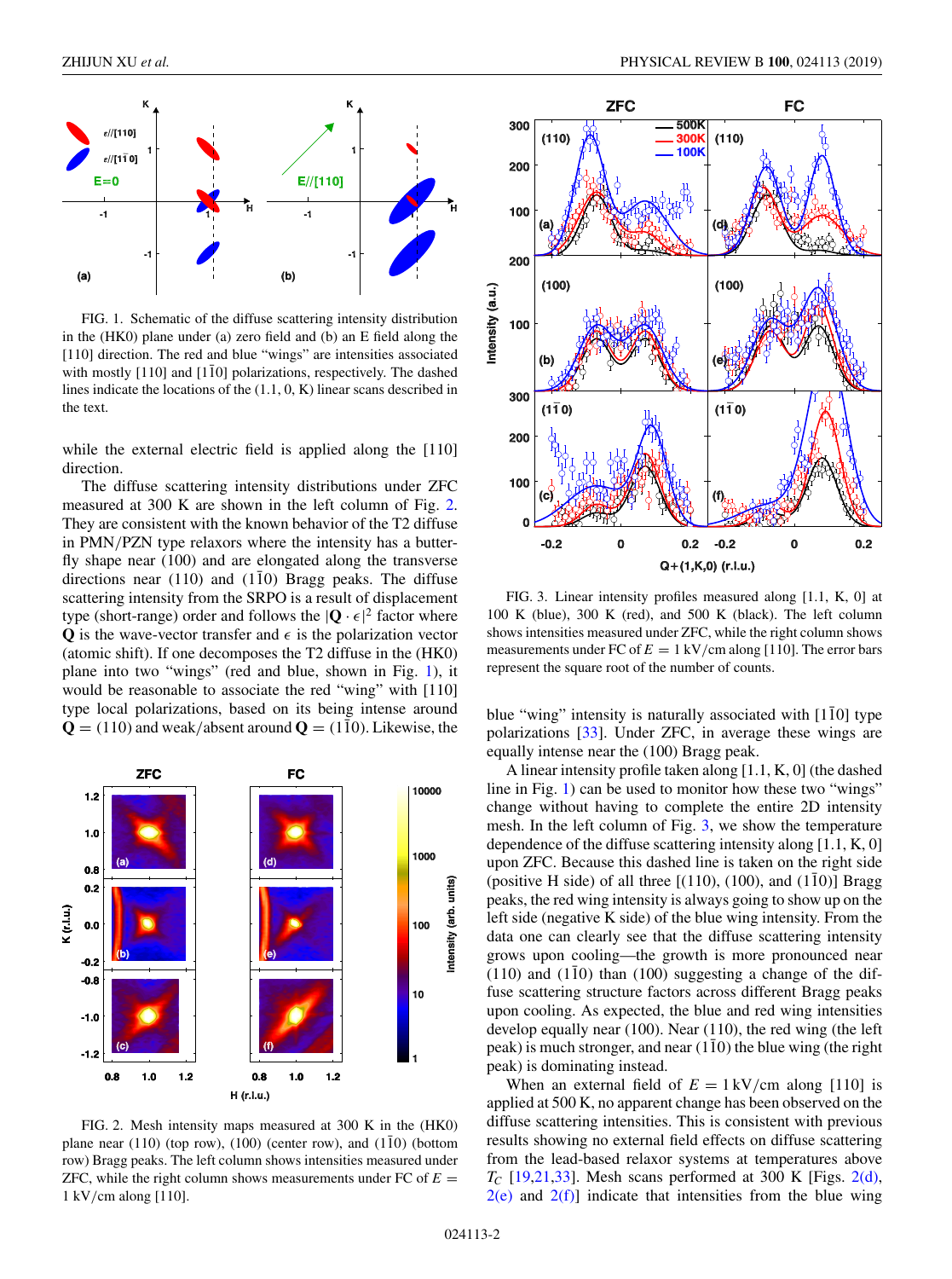<span id="page-4-0"></span>

FIG. 4. Linear intensity profiles measured along [1.1, 0, L] at  $100$  K near (101) and (10 $\overline{1}$ ). ZFC measurements are shown in black, while FC  $(E = 1 \text{ kV/cm along } [110])$  measurements are shown in red. The error bars represent the square root of the number of counts.

 $(\epsilon_{blue}/[1\bar{1}0])$  are enhanced by the field and those from the red wing ( $\epsilon_{\text{red}}$ //[110]) are reduced. This is also apparent when we investigate the linear intensity profiles along [1.1, K, 0] (Fig. [3\)](#page-3-0), where the peak on the right side is significantly enhanced with FC. It is worth noting that the enhanced blue wing intensity is present even near the (110) Bragg peak, where  $Q$  is perpendicular to  $\epsilon_{blue}$ . There could be two possible explanations, (i) the polarization of the SRPO that contributes to the blue wing intensity could have been slightly affected by the field and therefore not entirely perpendicular to **Q** anymore or (ii) these SRPO are dominated by  $\langle 110 \rangle$  type polarizations but could still have a small portion of polarization components along other directions, and therefore the blue wing intensity is never completely extinct near (110). The latter seems more plausible since even without an external field, small traces of the blue wing intensities can still be observed near (110) [see Figs.  $1(a)$  and  $1(c)$ , also small traces of red wing intensities near  $(110)$ ].

While in the (HK0) plane we observe this [110]-field induced redistribution of diffuse scattering intensity from SRPO with  $\epsilon_{\text{red}} / [110]$  to  $\epsilon_{\text{blue}} / [1\bar{1}0]$  in the low temperature phase, it is important to perform similar measurements on diffuse scattering in (H0L) and/or (0KL) planes. Our findings are that the diffuse scattering intensities in the low temperature R phase are not affected by the [110] field in these planes. An example of intensity profiles along [1.1, 0, L] [in (H0L) plane] are shown in Fig. 4. The field has no effect for diffuse scattering intensities near either the  $(101)$  or  $(101)$  Bragg peaks. Suggesting that the [110] field does not affect diffuse scattering intensities from SRPO with  $\epsilon$  along [101], [101] [measured in (H0L) plane], [011], and  $[01\bar{1}]$  [measured in (0KL) plane].

TABLE I. Electric field induced intensity change of diffuse scattering associated with short-range polarizations with  $\epsilon$  along different  $\langle 110 \rangle$  directions. "NC" denotes "no change."

| $\epsilon$          | [110] | $[110]$ | $[101]$ | $[101]$ | [011] | [011]  |
|---------------------|-------|---------|---------|---------|-------|--------|
| $E \parallel [110]$ |       |         | NC.     | NC.     | NC.   | NC.    |
| $E \parallel [111]$ |       | $^+$    | -       |         |       | $^{+}$ |
| $E \parallel [001]$ | NC    | NC.     | NC.     | NC.     | NC.   | NC.    |

In Table I we summarize the observed electric field effect on various T2-diffuse components associated with different  $\langle 110 \rangle$  polarizations. We find that the results are not sensitive to the strength of the field (moderate E fields ranging from  $0.5 \text{ kV/cm}$  to 4 kV/cm all have a similar effect). We also include results of [001] and [111] fields reported in previous work [\[20,33,35\]](#page-6-0) for comparison. We notice that in general, one sees a trend that when the polarization of the SRO is perpendicular to the field, the associated diffuse scattering component is likely to be enhanced (e.g., the case of  $\epsilon \parallel [1\bar{1}0]$ and  $E \parallel [110]$ , or  $\epsilon \parallel [1\bar{1}0]$  and  $E \parallel [111]$ , etc.). This is, however, not always the case, for example, for  $E \parallel [001]$ , even when  $\epsilon \parallel [110]$  which is perpendicular to *E*, no enhancement occurs.

These types of field effects on T2-diffuse scattering are never observed for temperatures greater than  $T_C$ . This implies that the changes induced by the external electric field on the SRPO would only be apparent when the ferroelectric domains form below  $T_c$  and therefore could be an indirectly effect. In addition to the FC measurements, they can also be induced directly at low temperature by applying a field to the sample without having to go through a field cooling process through *TC*. Moreover, these effects persist at low temperature even after the field is removed. This type of history dependence suggests a connection to the formation of ferroelectric domains. Being on the left side of the MPB, the low temperature ground state of PMN-28%PT (and other PZN-*x*%PT and PMN-*x*%PT solid solutions with low PT concentrations) is in average rhombohedral, or, upon FC, monoclinic, that are slightly modified from the rhombohedral state. Therefore the polarizations of the ferroelectric domains are  $\langle 111 \rangle$  (R phase) or slightly rotated from  $\langle 111 \rangle$  (M phases).

With the external field modifying the volumes of different ferroelectric  $\langle 111 \rangle$  domains below  $T_C$ , the SRPO in these long range ordered ferroelectric domains are inevitably also affected. The observed change of T2 diffuse scattering intensity distribution can only be explained if, within each of the  $\langle 111 \rangle$  ferroeletric domains, local regions with different -110 SRPO are not equally populated. Consider the case of E field along [111], the configuration in Table  $II$  would be a natural solution. Here we propose that in ferroelectric domains with the four different  $\langle 111 \rangle$  type polarizations (if we ignore the positive/negative polarity), only local regions with SRPO perpendicular to the surrounding polarization can develop. If an external field along [111] is applied, the volume of *P*<sup>111</sup> domain (with positive polarity) would dominate. Consequently, diffuse scattering intensities associated with [110],  $[10\overline{1}]$ , and  $[01\overline{1}]$  local polarizations are enhanced  $[20]$  $[20]$  (see Table I too). In the case of an external field along the [001]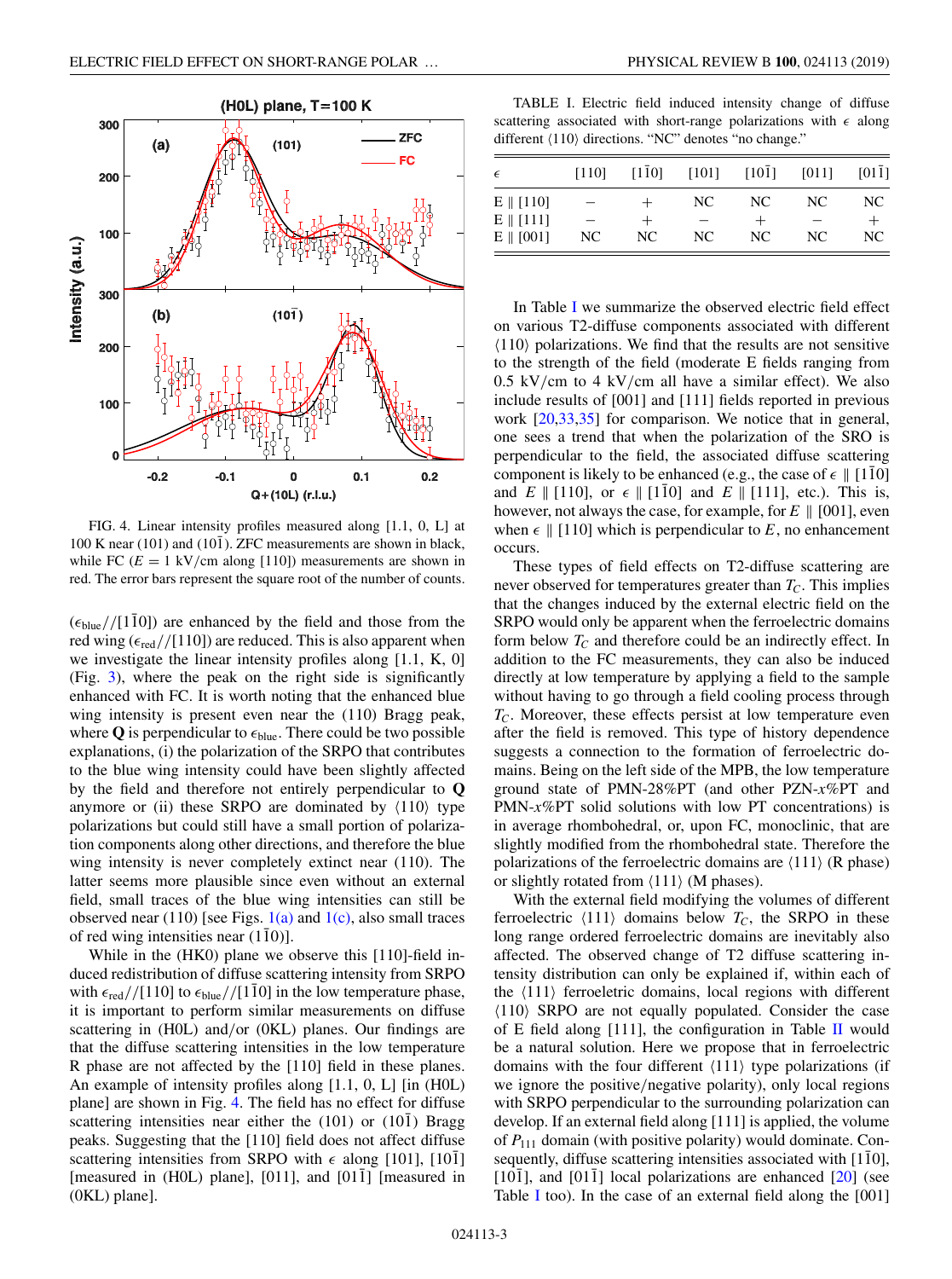<span id="page-5-0"></span>TABLE II. The distribution of short-range polarizations with  $\epsilon$ along  $\langle 110 \rangle$  directions in ferroelectric domains with different  $\langle 111 \rangle$ polarizations. "Y" and "N" denote whether such a SRPO can develop in the ferroelectric domain.

| $\epsilon$      | $[110]$ | $[1\bar{1}0]$ | $[101]$ | $[10\bar{1}]$ | [011] | $[01\overline{1}]$ |
|-----------------|---------|---------------|---------|---------------|-------|--------------------|
| $P_{111}$       | N       | Y             | N       | Y             | N     |                    |
| $P_{11\bar{1}}$ | N       | Y             | Y       | N             |       | N                  |
| $P_{1\bar{1}1}$ |         | N             | N       |               |       | N                  |
| $P_{\bar{1}11}$ |         | N             |         | N             | N     |                    |

direction, the field effect on the four domains ( $P_{111}$ ,  $P_{111}$ ,  $P_{111}$ , and  $P_{111}$ ) are the same and none of these is more favored than the other. Therefore one will not observe any clear change of the T2-diffuse scattering intensity distribution.

In the current case, when a [110] field is applied, the situation is a bit more complicated. One would expect the  $P_{111}$ and  $P_{111}$  domains (with either positive or negative polarity) to diminish since they have polarizations perpendicular to the field and are not favored in energy during the domain formation process. The other two domains,  $P_{111}$  and  $P_{11\bar{1}}$ would have increased volumes (compared to the zero-field condition). To be more specific, in the  $P_{111}$  domains, the volume of those with positive polarity would increase from  $1/8$  to  $1/2$ , and the volume of those with negative polarity would diminish. As a result, the total volume of  $P_{111}$  domains increases from  $1/4$  to  $1/2$ . The situation is the same for the  $P_{11\bar{1}}$  domains. The polarizations of these domains can of course be rotated away slightly from the  $[111]$  and  $[11\bar{1}]$ directions in the corresponding monoclinic planes by the field, which nevertheless, does not affect our discussion for the SRPO. As a result, based on our proposed SRPO distribution in different ferroelectric domains in Table II, volume of SRPO along [1 $\overline{1}0$ ] will increase (present in both P<sub>111</sub> and P<sub>11 $\overline{1}$ </sub>) and that of SRPO along [110] will decrease (not present in either  $P_{111}$  or  $P_{11\bar{1}}$ ). The volume of SRPO along [101], [101], [011], and  $[01\bar{1}]$  will not change (the volume increase from  $P_{111}$  and  $P_{11\bar{1}}$  and the volume decrease from  $P_{1\bar{1}1}$  and  $P_{\bar{1}11}$  cancel each other out for these SRPO). This naturally explains the partial redistribution of diffuse scattering intensities observed in this study (Table [I\)](#page-4-0).

The current results, when interpreted using this proposed picture, suggests that a moderate electric field mainly changes the volumes of various ferroelectric domains, rather than affecting the SRPO directly. This reiterates results from other work showing that the SRPO are strongly dependent on the chemical short-range order [\[36,37\]](#page-6-0), where the latter is obviously not sensitive to a moderate electric field. In addition, our field measurements provide a way to understand how the SRPO and long-range ferroelectric order coexist, by tuning the relative volumes of domains with different long-range polarizations. The configuration where the SRPO develops with polarizations perpendicular to that of their surrounding ferroelectric domains may at first appear aberrant since it is clearly not an energy-favorable state. We do not have a convincing explanation for why this configuration could occur. However, one may look at the problem from another perspective. The SRPO can be observed in these relaxor compounds, because they differ from the surrounding environment. If local SRPO develop with polarizations similar to the surrounding lattice matrix (in the low temperature ferroelectric phase), they may eventually blend into the polar lattice and become hard to distinguish. On the other hand, local polarizations perpendicular to the surrounding lattice will always remain distinguishable and stand out in any bulk measurements that are sensitive to local polarizations that deviate from the lattice matrix. An alternative possibility is that the SRPO may reside in between various  $\langle 111 \rangle$  ferroelectric domains to minimize misalignment energy.

Overall, we have shown that in PMN-28%PT, a partial redistribution of T2-diffuse scattering intensity can be induced by a moderate electric field applied along the [110] direction in the low temperature (R) phase. Our results, together with previous results on the full redistribution of T2-diffuse scattering intensities under [111] field, and the lack of change of the T2-diffuse scattering intensities under [001] field, can all be well accounted for if the SRPO in these relaxor compounds are distributed in a configuration where they develop mainly with  $\langle 110 \rangle$  polarizations normal to the  $\langle 111 \rangle$ -type polarizations in the surrounding R-type ferroelectric domains. More work on the SRPO in other phases, and theoretical considerations on why this configuration can be established in the first place, are clearly needed.

F.L. acknowledges the National Natural Science Foundation of China (Grant No. 51572214) and the Key Science and Technology project of Shaanxi Province (2018KJXX-081). S.Z. acknowledges the support of ONRG under Grant No. N62909-18-12168. C.S. acknowledges the Carnegie Trust for the Universities of Scotland and the Royal Society.

- [1] S.-E. Park and T. R. Shrout, [J. Appl. Phys.](https://doi.org/10.1063/1.365983) **[82](https://doi.org/10.1063/1.365983)**, [1804](https://doi.org/10.1063/1.365983) [\(1997\)](https://doi.org/10.1063/1.365983).
- [2] K. Uchino, *Piezoelectric Actuators and Ultrasonic Motors* (Kluwer Academic, Boston, 1996).
- [3] R. F. Service, [Science](https://doi.org/10.1126/science.275.5308.1878) **[275](https://doi.org/10.1126/science.275.5308.1878)**, [1878](https://doi.org/10.1126/science.275.5308.1878) [\(1997\)](https://doi.org/10.1126/science.275.5308.1878).
- [4] S. Zhang and F. Li, [J. Appl. Phys.](https://doi.org/10.1063/1.3679521) **[111](https://doi.org/10.1063/1.3679521)**, [031301](https://doi.org/10.1063/1.3679521) [\(2012\)](https://doi.org/10.1063/1.3679521).
- [5] Y. Imry and S. Ma, [Phys. Rev. Lett.](https://doi.org/10.1103/PhysRevLett.35.1399) **[35](https://doi.org/10.1103/PhysRevLett.35.1399)**, [1399](https://doi.org/10.1103/PhysRevLett.35.1399) [\(1975\)](https://doi.org/10.1103/PhysRevLett.35.1399).
- [6] B. I. Halperin and C. M. Varma, [Phys. Rev. B](https://doi.org/10.1103/PhysRevB.14.4030) **[14](https://doi.org/10.1103/PhysRevB.14.4030)**, [4030](https://doi.org/10.1103/PhysRevB.14.4030) [\(1976\)](https://doi.org/10.1103/PhysRevB.14.4030).
- [7] [V. Westphal, W. Kleemann, and M. D. Glinchuk,](https://doi.org/10.1103/PhysRevLett.68.847) *Phys. Rev.* Lett. **[68](https://doi.org/10.1103/PhysRevLett.68.847)**, [847](https://doi.org/10.1103/PhysRevLett.68.847) [\(1992\)](https://doi.org/10.1103/PhysRevLett.68.847).
- [8] R. Fisch, [Phys. Rev. B](https://doi.org/10.1103/PhysRevB.67.094110) **[67](https://doi.org/10.1103/PhysRevB.67.094110)**, [094110](https://doi.org/10.1103/PhysRevB.67.094110) [\(2003\)](https://doi.org/10.1103/PhysRevB.67.094110).
- [9] R. Pirc and R. Blinc, [Phys. Rev. B](https://doi.org/10.1103/PhysRevB.60.13470) **[60](https://doi.org/10.1103/PhysRevB.60.13470)**, [13470](https://doi.org/10.1103/PhysRevB.60.13470) [\(1999\)](https://doi.org/10.1103/PhysRevB.60.13470).
- [10] G. Burns and F. H. Dacol, [Phys. Rev. B](https://doi.org/10.1103/PhysRevB.28.2527) **[28](https://doi.org/10.1103/PhysRevB.28.2527)**, [2527](https://doi.org/10.1103/PhysRevB.28.2527) [\(1983\)](https://doi.org/10.1103/PhysRevB.28.2527).
- [11] L. E. Cross, [Ferroelectrics](https://doi.org/10.1080/00150198708016945) **[76](https://doi.org/10.1080/00150198708016945)**, [241](https://doi.org/10.1080/00150198708016945) [\(1987\)](https://doi.org/10.1080/00150198708016945).
- [12] Z. Kutnjak, J. Petzelt, and R. Blinc, [Nature \(London\)](https://doi.org/10.1038/nature04854) **[441](https://doi.org/10.1038/nature04854)**, [956](https://doi.org/10.1038/nature04854) [\(2006\)](https://doi.org/10.1038/nature04854).
- [13] F. Li, S. Zhang, T. Yang, Z. Xu, N. Zhang, G. Liu, J. Wang, J. Wang, Z. Cheng, Z.-G. Ye, J. Luo, T. R. Shrout, and L.-Q. Chen, [Nat. Commun.](https://doi.org/10.1038/ncomms13807) **[7](https://doi.org/10.1038/ncomms13807)**, [13807](https://doi.org/10.1038/ncomms13807) [\(2016\)](https://doi.org/10.1038/ncomms13807).